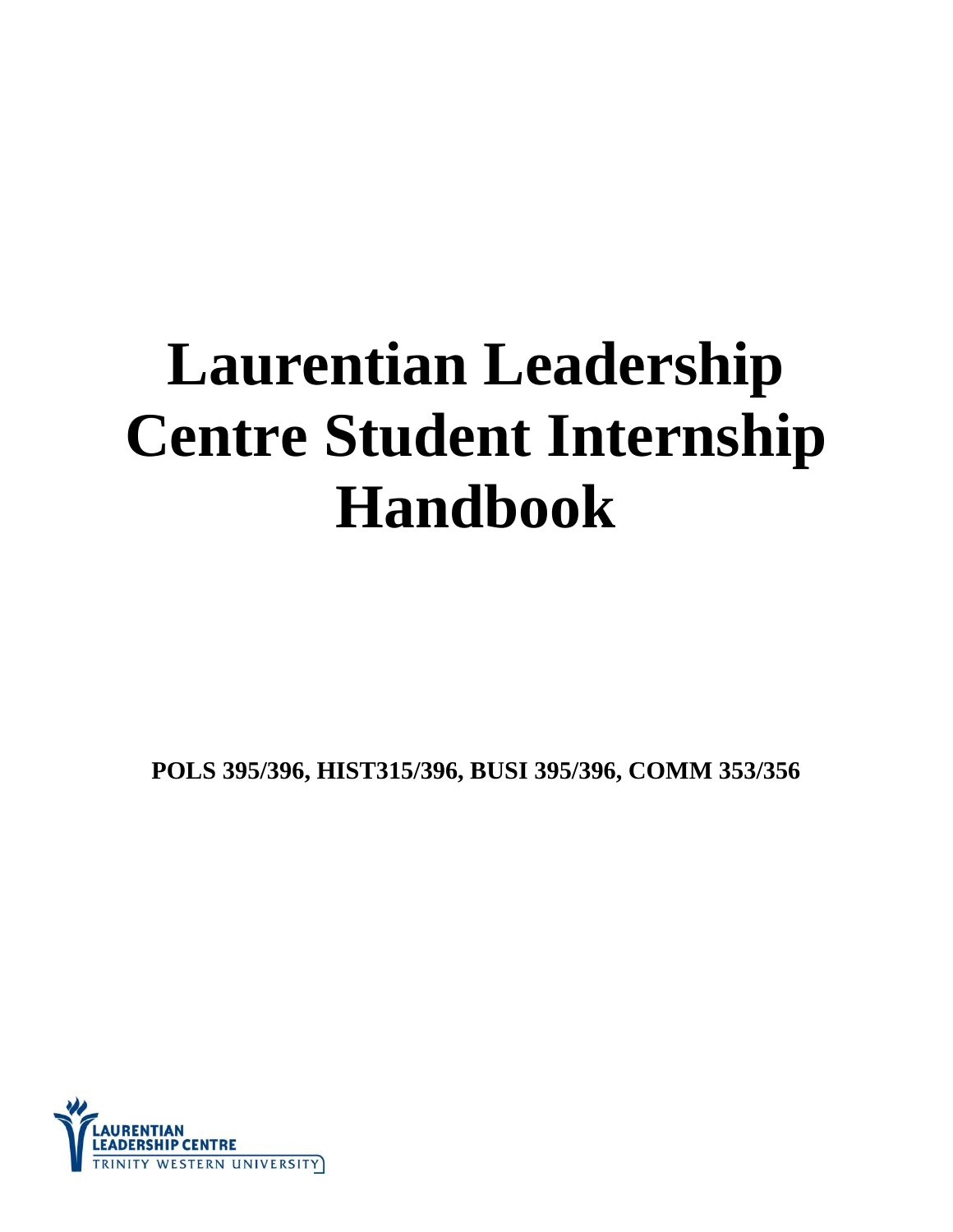# **LLC TWU INTERNSHIP PROGRAM**

# **GENERAL INFORMATION FOR STUDENT INTERNSHIPS**

#### *Introduction to TWU and the Laurentian Leadership Centre*

Trinity Western University is a not-for-profit Christian liberal arts university based in Langley, British Columbia. A member of the Association of Universities and Colleges of Canada, it is a fully accredited degree granting institution with over 3,500 students.

In 2001, TWU purchased the old J.R. Booth House (formerly the Laurentian Club) at 252 Metcalfe Street. Each semester up to 23 third and fourth year undergraduate students live in this heritage landmark (designated a National Historic Site for architectural significance) for three and a half months while taking a common academic course of study and pursuing internship placements in offices relevant to their degree majors.

### *The LLC Internship Program*

Coordinated by the Centre's Director, the LLC Internship Program offers students the opportunity for experiential learning through exploring a complex set of new experiences in a practical work setting.

An "internship" is defined as a structured and supervised professional work-learn experience within an approved government office, non-profit organization, or business for which a student can earn academic credit. The "hands on" training at the work site provides a chance for students to apply theoretical knowledge to actual situations. The learning, which results not only increases the student's understanding of the field, also enhances his/her academic experience by providing new perspectives.

As an intern, the student is involved in a unique three way partnership that includes the student, the approved internship supervisor and the program's director. While LLC students will be "ambassadors" for the LLC program, they will not be representing the university in any official capacity.

The following points address some frequently asked questions about the internships:

#### *a) Academic Credit*

Internships provide students with the opportunity to earn six semester hours of academic credits at Trinity Western University or at other institutions if they consent to accept the transfer credit. The internship is evaluated as PASS/ FAIL. Questions about academic credit should be taken up with the LLC Director or with the student's academic advisor at TWU.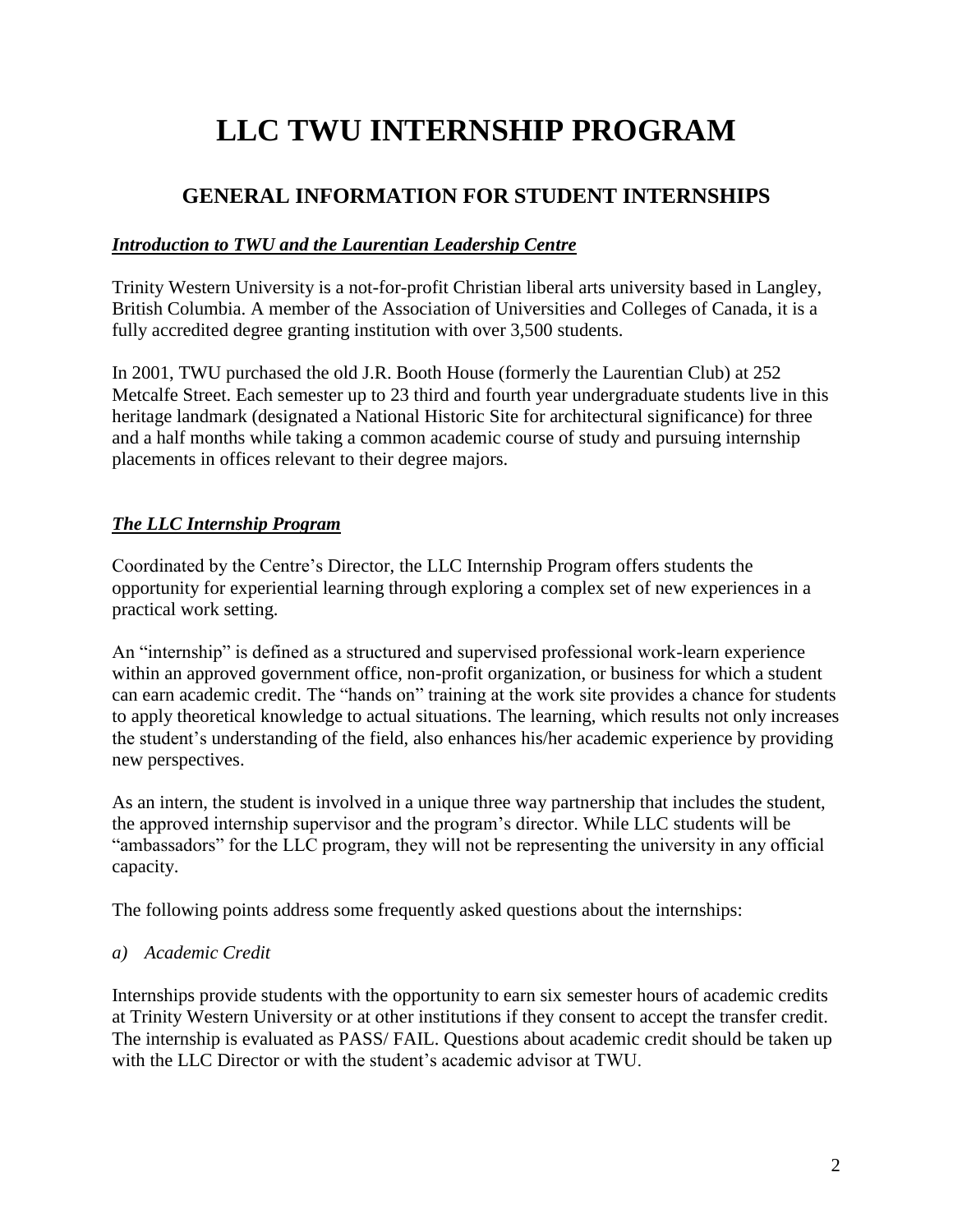For students completing a SOCI internship, these internships are supervised by the Sociology practicum coordinator and co-supervised by the LLC Director. Please complete assignments as requested by SOCI and copy them to the LLC Director. The Sociology coordinator will assign your grade.

#### *b) Appropriate Assignments*

Because academic credit is involved, it is expected that internship tasks will be of a substantive and academically relevant nature. While the specific nature of tasks and final product will differ between offices, work should challenge the student intern to think and provide learning opportunities. While some administrative and clerical work is part of every job (from corporate CEO or political Chief of Staff down), it is expected that such tasks will not be a substantial component of an intern's daily work. Generally, expectations about the nature of work in an internship should be clear from initial conversations with the supervisor and formalized in the Internship Learning Agreement. Students having concerns about assigned tasks, however, should raise the issue with the program director as soon as possible.

#### *c) Hours of Work*

Student interns require at least 200 hours at work in a 12 week semester beginning either in early September or early January. Students and supervisors may arrange a work schedule that takes into account required classroom attendance. It is preferable that interns work a standard schedule from week to week. The supervisor is asked to bear in mind, however, that students must also balance a challenging class load along with their internship expectations. Finally, note that 200 hours should be understood as the minimum, not the target. Working 4 hours a day for the 12 week semester will mean that students usually approach 240 hours and, apart from sickness, a late start to the internship or other exceptional circumstances, this should be considered the norm. Students may not "quit" the internship upon completing 200 hours, nor may they take weeks off from the internship during the intensive course (currently POLS 392).

#### *d) Insurance Coverage*

Sometimes supervisors ask for confirmation that student interns are fully insured against accident and liability. As registered full time students at Trinity Western University, all LLC interns are covered by the university's insurance policy. Upon request, the Director can arrange for supervisors to receive written confirmation of coverage.

#### *e) Confidentiality*

In allowing a student intern into their offices, supervisors are agreeing to grant a stranger access to their physical space, equipment, files, and most importantly to the corporate culture of their organization. Therefore, it is essential that student interns show discretion and high regard for confidentiality in their dealings with individuals outside the office. In preparing their internship journal, students should ensure that they share enough context with the Director that she can fully assess their learning experience, yet at the same time ensure that sensitive details are not divulged.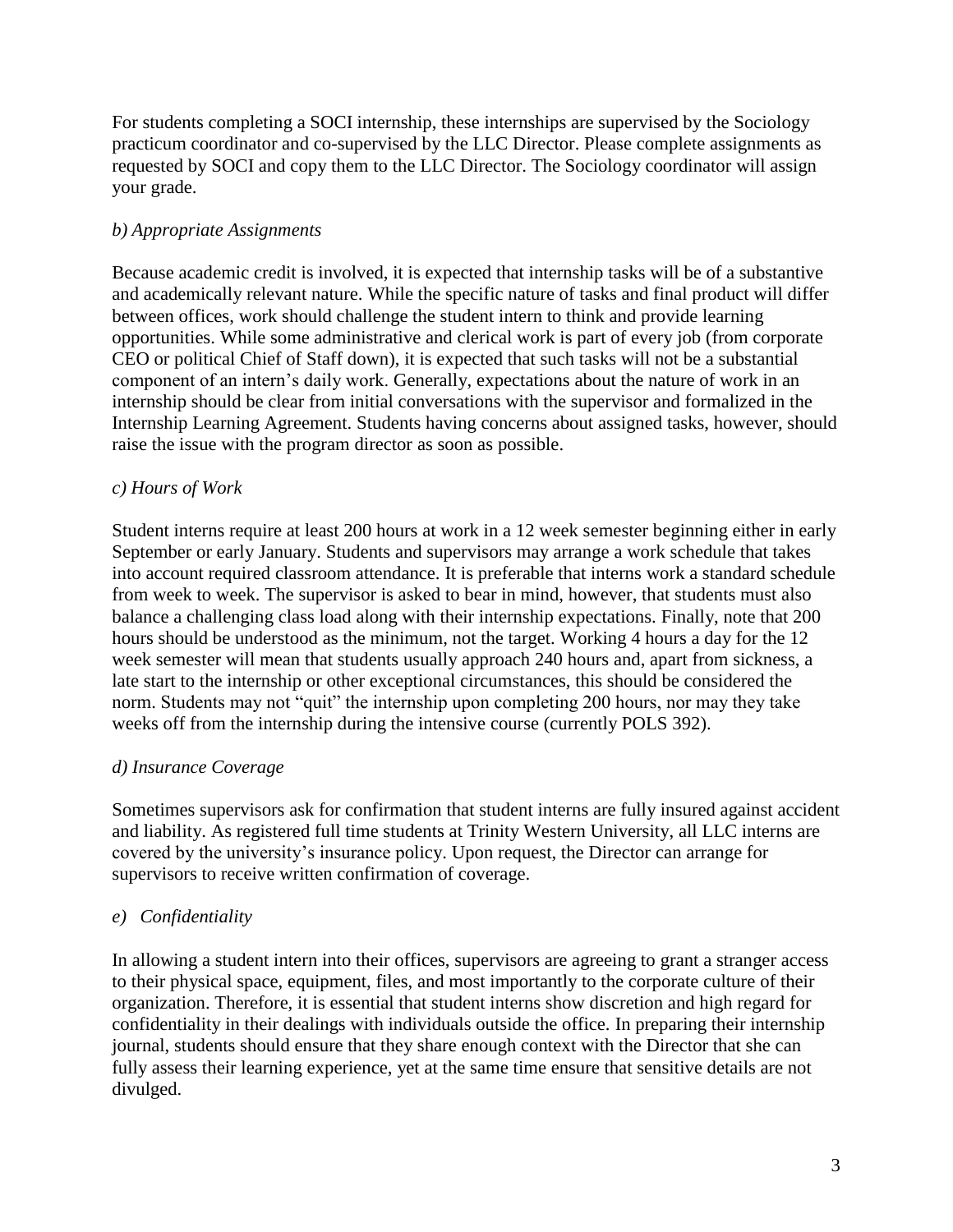#### *f) Remuneration*

Very rarely, a supervisor has asked whether it is appropriate to give the LLC student intern an honorarium at the conclusion of his or her internship. It is LLC policy to discourage any financial remuneration; if the supervisor insists, however, payment should be made to the LLC program instead of to the individual student. This is to ensure common treatment of all LLC students and to ensure that unhealthy competition for certain "paying" internships does not arise in future.

## *Establishing Learning Objectives*

Every university course has learning objectives and an internship is no different. However, the learning objectives must be identified in relation to the student, the internship placement and the student's major. Prior to the start of the internship, each student should identify at least three learning objectives. Some of these are general and can apply to any internship but at least one should be specific to what the student hopes to get out of the internship experience. At the end of the semester, students will be asked if they met their learning objectives and how.

The following provides a list of possible learning objectives that will be a helpful starting point.

General learning objectives for internships:

- 1. For the student to apply theoretical knowledge to practical situation.
- 2. For the student to test commitment to career path.
- 3. For the student to learn the following skills:
	- a.
	- b.
	- c.

Specific to POLS:

- 1. For the student to learn the practice of partisan political life
- 2. For the student to understand how an MP/Senator/Cabinet Minister's office works

#### Specific to IS:

- 1. For the student to learn advocacy from an international NGO perspective
- 2. For the student to understand NGO organization

#### Specific to COMM

- 1. For the student to apply skills to various communications media in political office
- 2. For student to have practical understanding of public relations in the political context
- 3. For the student to learn the practice of a daily newspaper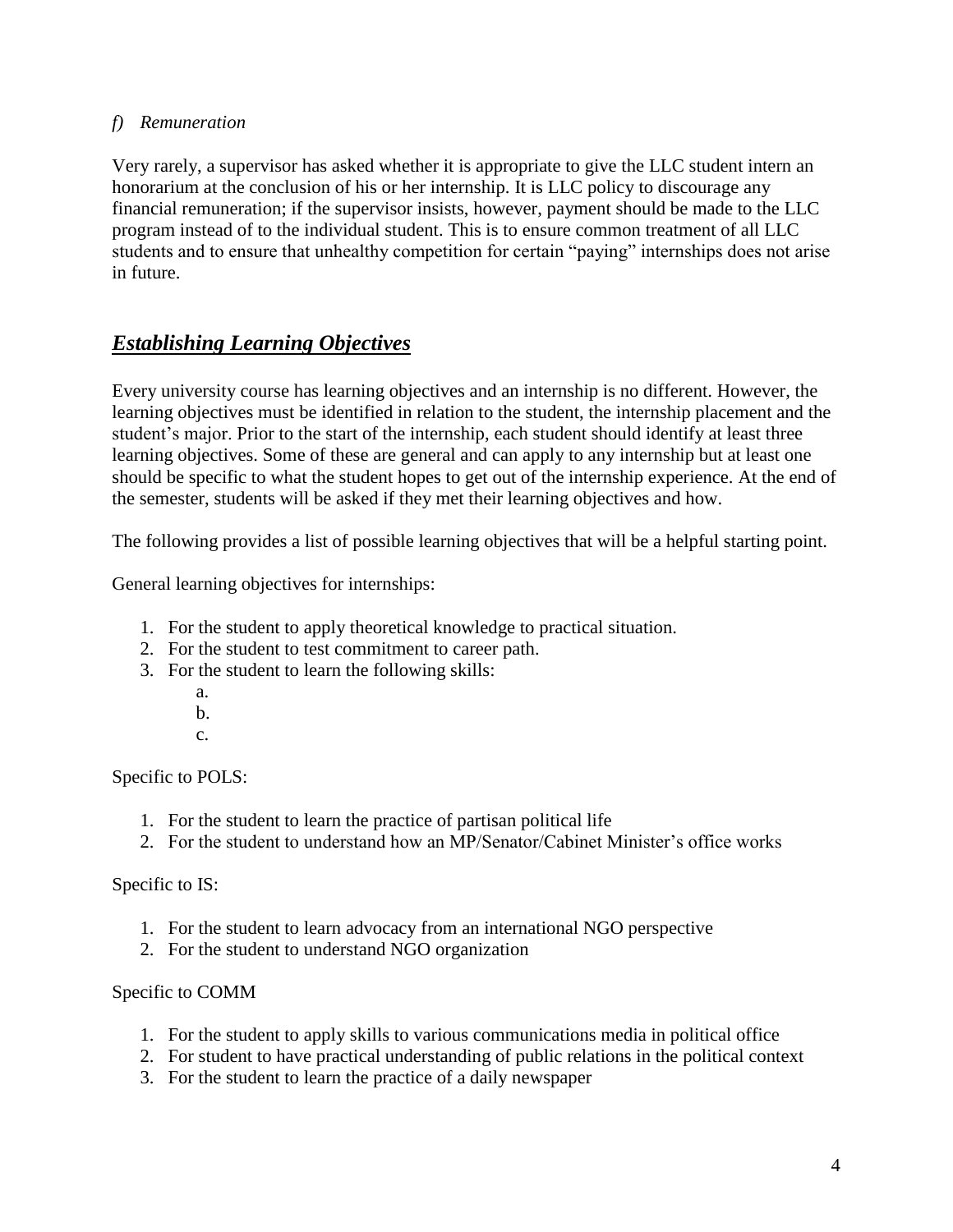Specific to BUSI:

- 1. For the student in a politician's office: For the student to understand the process and implications of government regulation of business
- 2. For the student in a business setting:
	- a. For the student to develop professionalism.
	- b. For the student to understand office procedures and protocol
	- c. For the student to have applied learning related to their business major.

# *Establishing the Internship Learning Agreement*

The Learning Agreement is fundamental to the internship experience since it sets out what the student can expect from the internship supervisor, and what the supervisor can expect from the student, and it permits the LLC Director to understand the direction of the internship. Generally, the student will discuss learning and employment objectives with both the Director and the Internship Supervisor. The Student Intern and the Internship Supervisor will determine the objectives and "job description" and this should reflect the previously identified learning objectives. This could include internship responsibilities, tasks, projects to be completed, new assignments, acquisition of new knowledge or skills, and types of learning opportunities. The more concrete and specific the Learning Agreement, the more useful it is to the student. However, it is recognized that the direction of an internship can change significantly within a 12 week period, so the Agreement is understood as an expression of intent and not an immutable contract.

The Internship Learning Agreement must be completed by the student, signed by the supervisor, and submitted to the Director for approval not later than the end of the second week of the internship. If the student is unable to get the supervisor to discuss or sign the document by that date, then he or she must seek an extension from the Director. Unjustified failure to meet this deadline may result in a failing grade assigned to the internship.

## *Summary of Student Intern Responsibilities/Expectations*

- 1. Identify learning objectives in relation to the internship.
- 2. Complete the *Internship Learning Agreement Form* and obtain approval thereof from the program director by the end of week 2 of the internship.
- 3. Comply with the internship supervisor's rules and regulations: report for work on time; complete assignments competently; maintain a professional attitude and appearance.
- 4. Keep a daily journal of activities and reflections upon the internship experience. This is an essential part of the internship. Please see the fuller discussion elsewhere in this handbook. The journal must be submitted to the Director upon request during the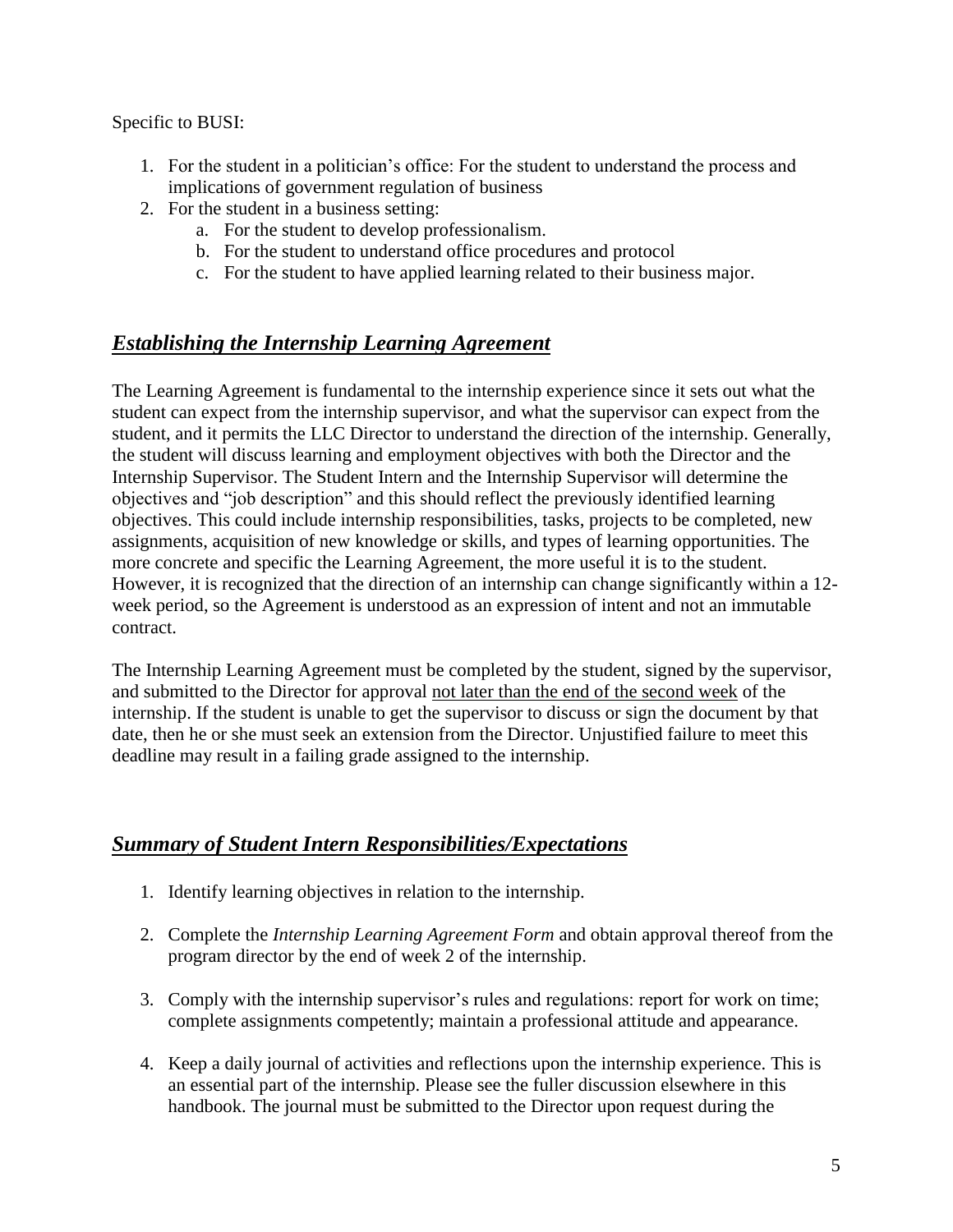semester for periodic checks, and the final journal submitted before the student leaves the LLC.

- 5. Keep a record of days and hours worked. At the end of each month have this time sheet signed by the internship supervisor. The final log is to be given to the Director and is due by 9 am on the first day of LLC exams.
- 6. Attend all internship classes.
- 7. Report on your progress to the Director regularly during the semester, and notify her immediately if you have any concerns relating to the placement (e.g. required hours of work, amount of work expected outside of office hours, nature of work).
- 8. Submit the supervisor's evaluation form to the Director..
- 9. Notify the Director of any unavoidable absences, changes in job status, or if any difficulties are experienced with the internship site or supervisor.

# *Receiving Academic Credit for Your Internship*

Upon completion of the internship with a minimum of 200 hours work, the submission of the *Learning Agreement*, a daily journal and the internship supervisor's evaluation to the Director, the Director will award a PASS/ FAIL mark for the six semester hours of credit for the internship. All the documents you will need are at the end of this handbook.

# *The Internship Journal*

The Internship Journal is by far the most important record of the internship and will be given the most weight in determining the final result.

A successful journal should include a log of the student's day to day activities in the internship in sufficient detail to give a good idea of what is being accomplished and learned (always respecting office confidentiality, as required). However, it must do more than chronicle events. It must also provide insight into how the student is interacting with his or her duties, colleagues and office environment by recording questions, perceptions, feelings, and insights. What is being learned? How is the student's thinking changing over the course of the internship? What is the student learning about office work? About personal interaction in a work environment? About the specific material being dealt with? About himself or herself? See the "Suggested Format for the Internship Journal" (below) for further ideas.

Finally, the Internship Journal must be complete and consistent. There should be entries for every work day, and these entries should consistently (no, not every single day—that's not what life is like) show reflection and insight. These insights are within the reach of everyone, no matter what is happening at the internship (sometimes "bad" experiences are the most valuable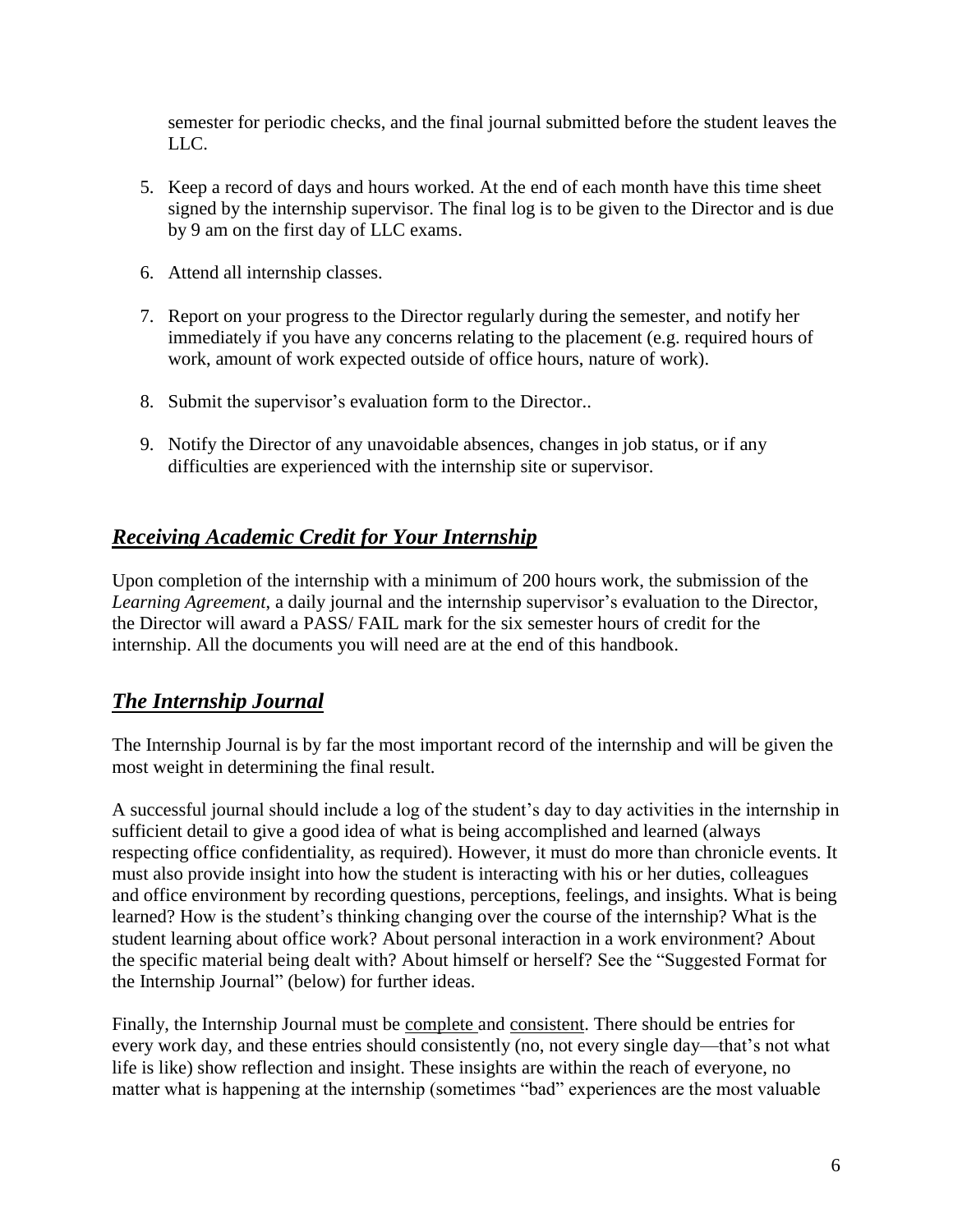learning opportunities). However, discipline in writing the journal when thoughts and experiences are fresh is essential to producing an authentic and insightful work.

The journal must be submitted to the Director for review as required at intervals throughout the internship. The final journal, along with supporting time sheets, is due before students leave the LLC. If a student's journal has not been submitted by the end of the last day of LLC exams, a failing grade will be assigned.

# *Suggested Format for the Internship Journal*

As noted above, an internship journal is much more than a bare statement of "I did this, and I did that." Rather, it must document the variety of learning experiences which the student has encountered. During the class sessions associated with the internship, the Director will identify certain foci for the journal. As well, the required textbook, Internship Success, has a helpful chapter on journaling for an internship.

The student has much latitude to decide how best to write the journal. However, the following represents a possible format:

- 1. **The Log**: The log requires the intern to say concisely and specifically just what was done each day in the work experience. It is similar to the who, what and where in the lead paragraph of a news story. The log requires accurate, factual recording of what was done or accomplished in a particular time frame.
- 2. **Recording of Questions**: Each intern should record two or three questions a day something they find interesting and relevant. The questions can be directed at anyone in the organization or at the field site. (Answers are not expected in the journal, only questions).
- 3. **Recording or Perceptions**: The detailed recording of perceptions in the journal helps the intern assemble, organize and begin to make sense of his/her own observations and experiences. "What did you see?" "What did you observe?" "What patterns begin to emerge in the course of events in your work assignment?" "How does your work assignment fit into the organizational system," etc.
- 4. **Recording of Feelings**: What are the student's feeling's toward the internship, the work they are doing, and the organizational system within which they work (positive or negative)?
- 5. **Learning**: What did the student learn about leadership as a result of their working experience? This section could include factual information as well as an evaluation of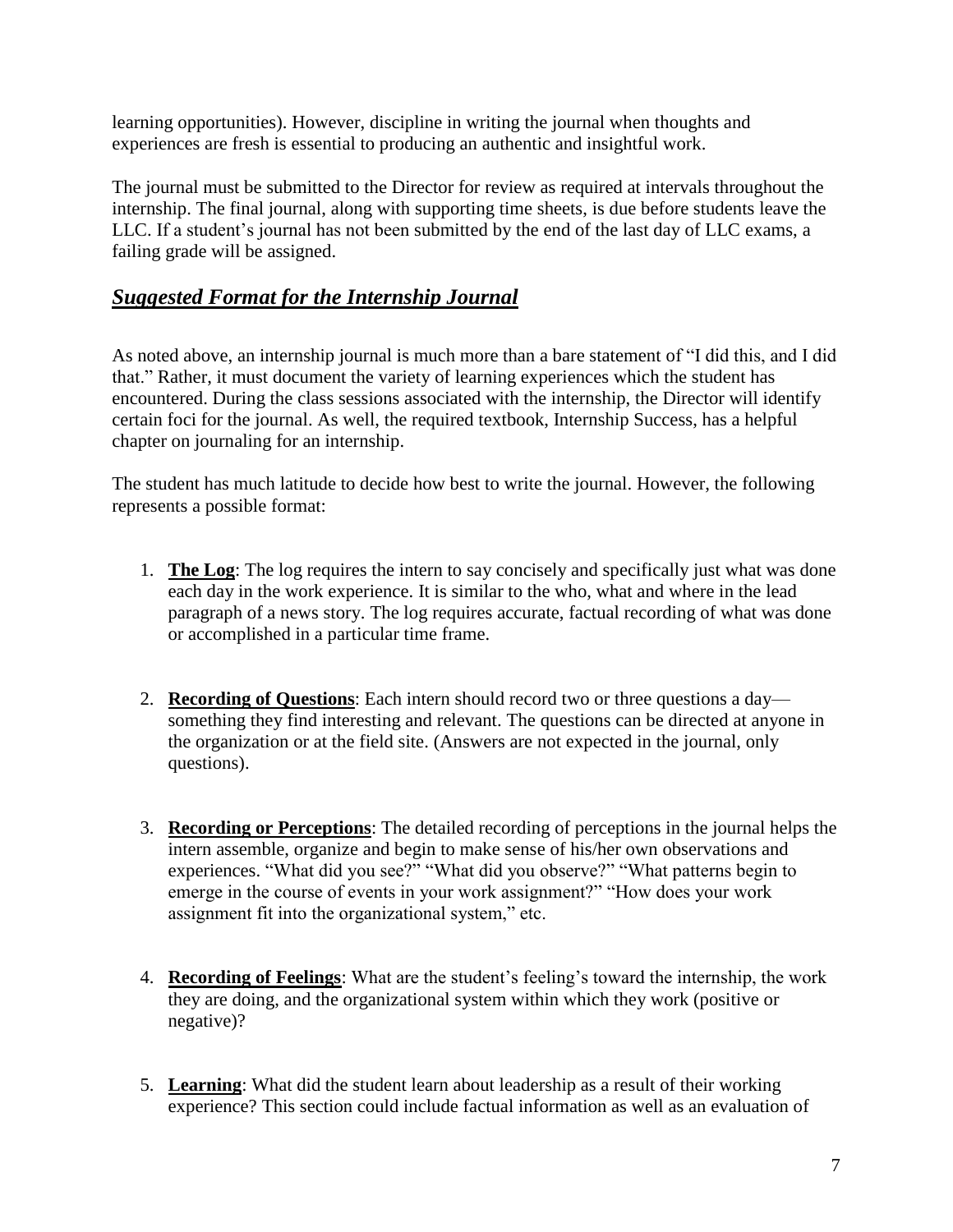observed processes, office operations, or the role of one's supervisor. It should also identify how and when learning objectives have been fulfilled.

## *Internship Dress Expectations*

When attending their internship, LLC students are participating in professional work environments and must fit the part. Remember that people will judge you on how you look. Only in rare cases will you ever hear it commented on, but your manner of dress will help to determine how seriously others take you, and consequently the sort of expectations that they have for you and the sort of tasks that will be assigned.

Of course, different offices have different cultures. A parliamentary office will, for example, tend to be more formal than a high tech work place. Some parliamentary offices will be more formal than others; and sometimes the same office will be more or less formal depending on factors such as whether or not the "boss" is in town.

As a "rookie" your only way to navigate the unspoken rules is to observe what others in the office wear. As a general rule, try to fit in – not to be the best dressed (i.e. flashy or expensive) or the worst dressed – but remember that it will always be better to err on the side of being overdressed (i.e. too formal) than underdressed. And, when in doubt, ask your supervisor.

As a guide, however, here are the dress expectations as set out in the Hudson's Bay Company corporate guide:

#### **Female:**

#### **What is acceptable:**

- Suits
- Tailored jackets
- Dresses
- Skirts**,** Slacks
- Blouses, shirts
- Sweaters**,** Turtlenecks
- Shoes without socks are not permitted, hosiery must be worn at all times
- Dressy shoes, dressy casual boots

#### **Restrictions:**

- Mini skirts are not permitted
- Evening wear, halters, tank tops, or any garment which is sleeveless, strapless, backless, or low cut are not permitted
- Fabrics should be those traditionally acceptable for business: corduroy, denim, or sheers are not permitted
- Bare legs are not permitted
- T-shirts with logos are not permitted

#### **Aesthetics:**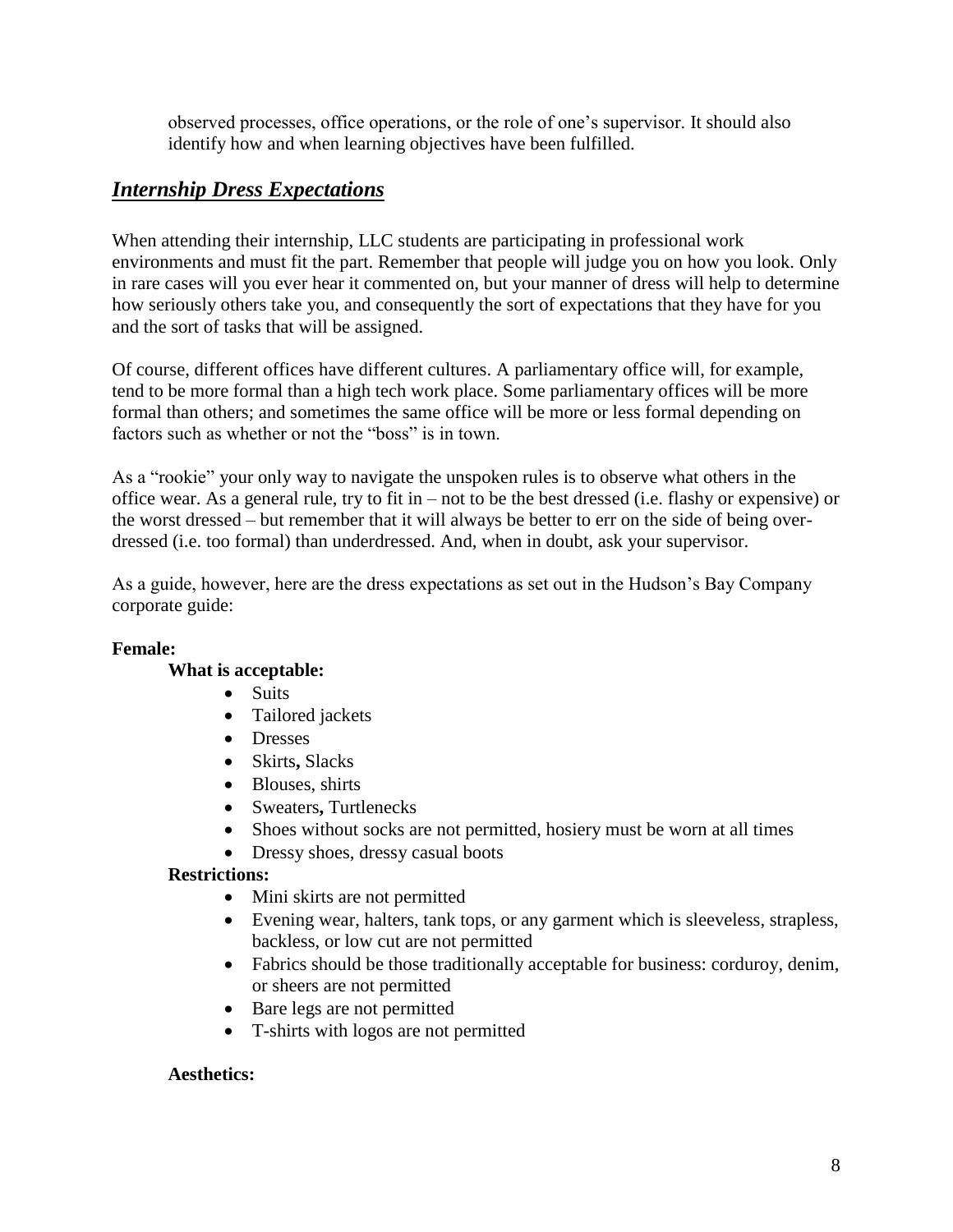- Cosmetics should be worn in a neat, professional way. There should be no extremes in colors or application.
- Fingernails should be kept clean and presentable.
- In offices where public representation is important, body piercings and tattoos will not be regarded as appropriate.

#### **Hair Styling**

- Hair should be kept clean, neatly combed and styled. Extreme uneven or irregular styles are unacceptable.
- Hair colour should be natural looking; it should be well maintained and not include extremes in dying, bleaching, or colouring.

#### **Fragrances and Deodorant**

- Daily contact with fellow associates requires the use of an antiperspirant or deodorant
- The use of strong, heavy scents and fragrances is discouraged.

#### **Male:**

#### **What is acceptable:**

- Suits
- Sport jacket or blazers
- Vests
- Casual pants, chinos, tailored pants
- Dress shirt & tie
- Banded collar shirts
- Sweaters
- Socks to be worn at all times
- Dress shoes, loafers, dressy casual boots

#### **Restrictions:**

- Fabrics should be those traditionally acceptable for business: corduroy or denim are not permitted
- Shoes without socks are not permitted
- T-shirts with logos and golf shirts are not permitted

#### **Aesthetics:**

- Moustaches, beards, and sideburns are acceptable provided that they are kept clean, short, and neatly trimmed.
- Fingernails should be kept clean and presentable
- In offices where public representation is important, body piercing and tattoos will not be regarded as appropriate.

#### **Hair Styling**

- Hair should be kept clean, neatly combed and styled. Extreme uneven or irregular styles are unacceptable.
- Hair colour should be natural looking; it should be well maintained and not include extremes in dying, bleaching, or colouring.

#### **Fragrances and Deodorant**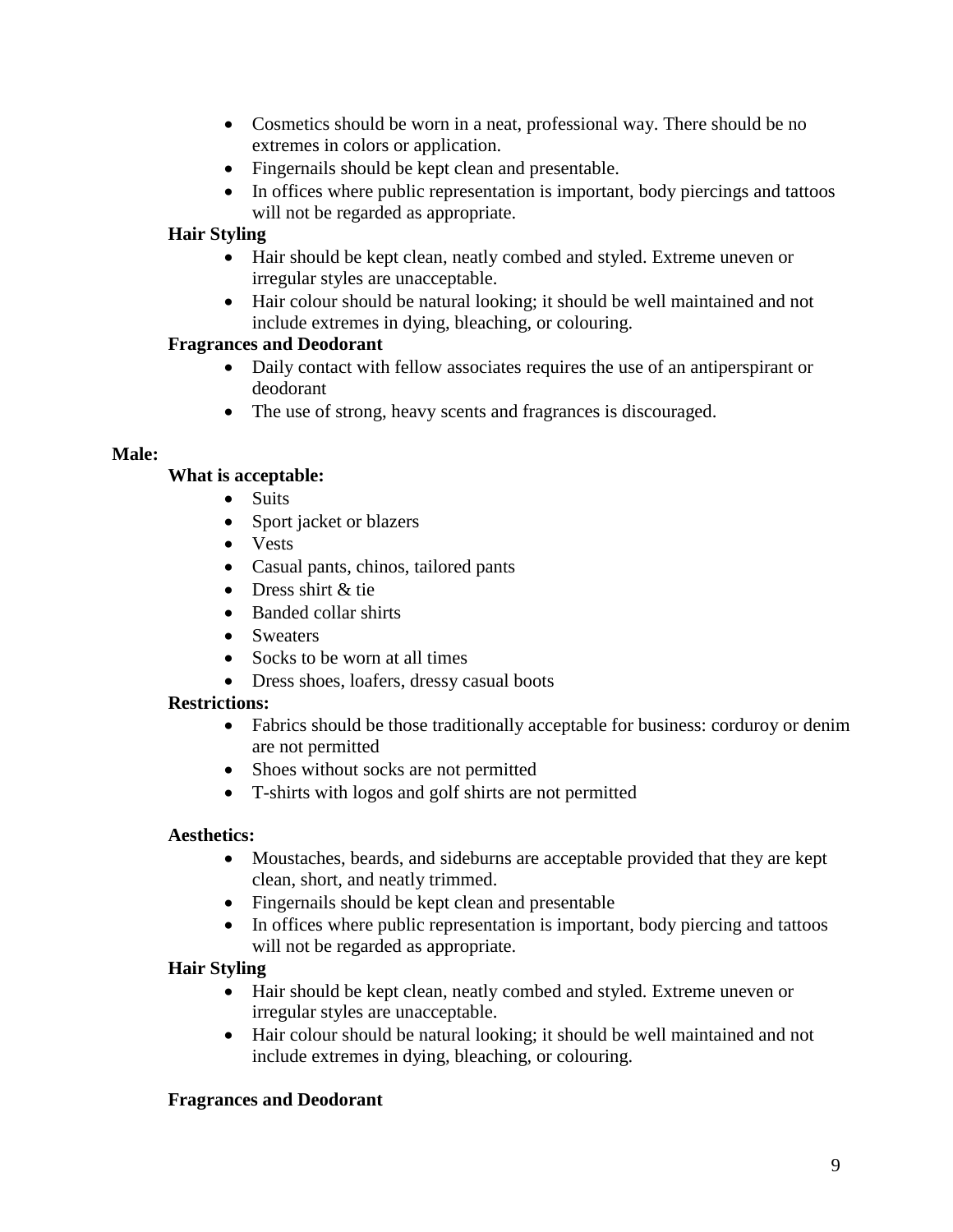- Daily contact with fellow associates requires the use of an antiperspirant or deodorant
- The use of strong, heavy scents and fragrances is discouraged.

#### **Winter Wear**

Students in both fall and spring semesters will experience Ottawa winter. It is recommended that students in the fall semester have boots as it is likely there will be snow the last few weeks of their semester. Students in the spring semester must have boots, a warm jacket or coat, gloves or mittens, a scarf and a hat (toque). In the spring semester, it is normal for temperatures to be between -20 and -30 degrees Celsius. Students will be required to walk at least 15 minutes to their internships and sometimes more. As well, there are outdoor activities such as Winterlude, where students will be outdoors for significant periods of time. People who live in Ottawa tend to value warmth over fashion. Three quarter length jackets work better than shorter jackets for men. Down coats or jackets are the best for warmth. Ottawa uses lots of salt on sidewalks to keep you from slipping. This means that leather boots and shoes get ruined with salt lines. Boots that are warm, waterproof and salt resistant are the most practical.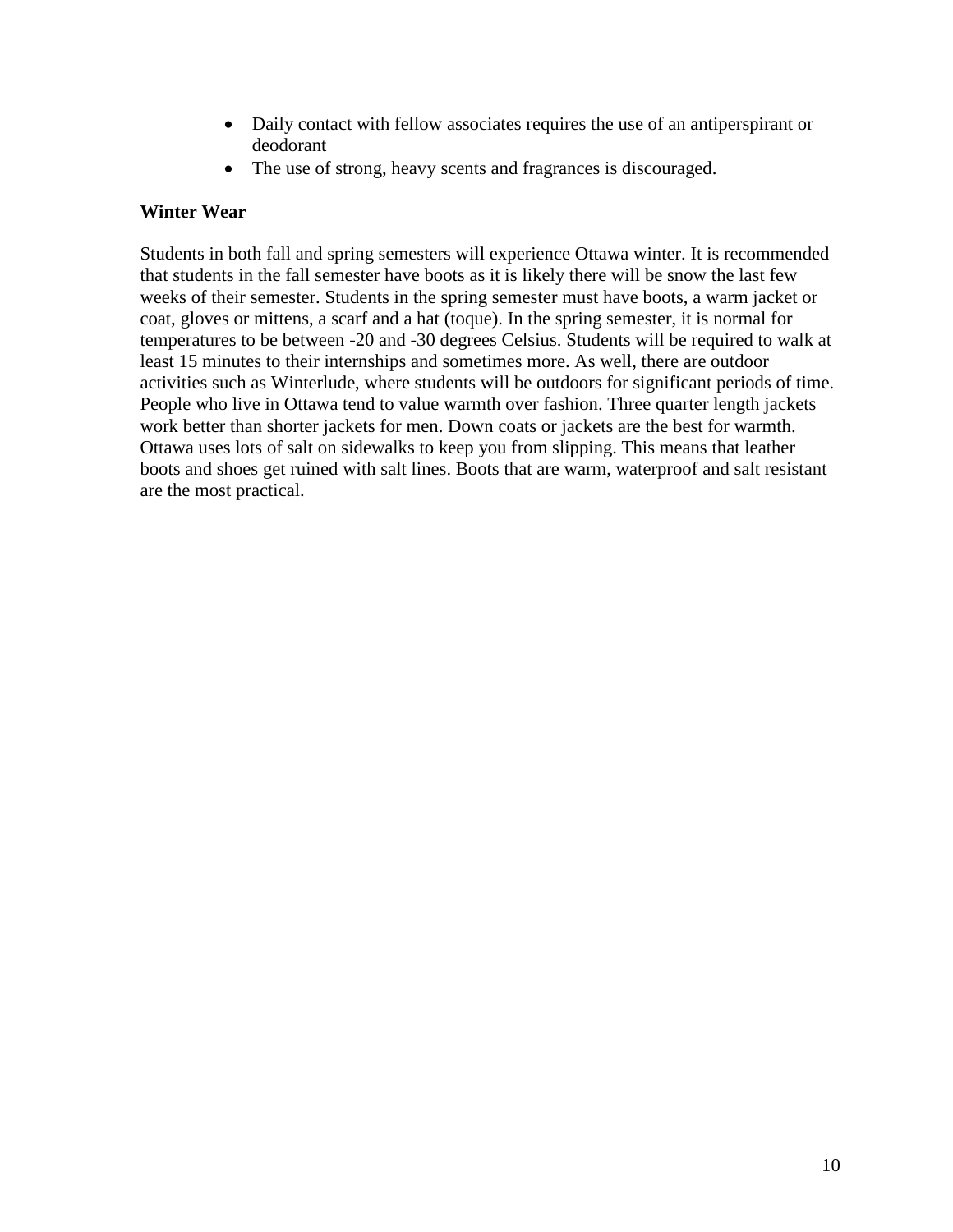

# **THE LAURENTIAN LEADERSHIP CENTRE INTERNSHIP LEARNING AGREEMENT**

| Name of Student:                                                                                           |  |  |  |  |  |
|------------------------------------------------------------------------------------------------------------|--|--|--|--|--|
|                                                                                                            |  |  |  |  |  |
| $\Box$ Third Year $\Box$ Fourth Year $\Box$ Other                                                          |  |  |  |  |  |
| B. Internship Supervisor's Information—to be completed by Student Intern & Internship<br><b>Supervisor</b> |  |  |  |  |  |
|                                                                                                            |  |  |  |  |  |
|                                                                                                            |  |  |  |  |  |
|                                                                                                            |  |  |  |  |  |
|                                                                                                            |  |  |  |  |  |
|                                                                                                            |  |  |  |  |  |
|                                                                                                            |  |  |  |  |  |

**C. Academic Component Description – to be completed by Student Intern, the LLC Program Director and the Internship Supervisor**

Student learning objectives:

- **\_\_\_\_\_\_\_\_\_\_\_\_\_\_\_\_\_\_\_\_\_\_\_\_\_\_\_\_\_\_\_\_\_\_\_\_\_\_\_\_\_\_\_\_\_\_\_\_\_\_\_\_\_\_\_\_\_\_\_\_ \_\_\_\_\_\_\_\_\_\_\_\_\_\_\_\_\_\_\_\_\_\_\_\_\_\_\_\_\_\_\_\_\_\_\_\_\_\_\_\_\_\_\_\_\_\_\_\_\_\_\_\_\_\_\_\_\_\_\_\_**
- **\_\_\_\_\_\_\_\_\_\_\_\_\_\_\_\_\_\_\_\_\_\_\_\_\_\_\_\_\_\_\_\_\_\_\_\_\_\_\_\_\_\_\_\_\_\_\_\_\_\_\_\_\_\_\_\_\_\_\_\_**

Taking into consideration discussion with the student about his or her interests and objectives, please describe the internship job responsibilities, tasks, and learning opportunities for the Student Intern (where possible, please include anticipated activities, projects, meetings, training, etc.). Attach printed sheet if desired.

\_\_\_\_\_\_\_\_\_\_\_\_\_\_\_\_\_\_\_\_\_\_\_\_\_\_\_\_\_\_\_\_\_\_\_\_\_\_\_\_\_\_\_\_\_\_\_\_\_\_\_\_\_\_\_\_\_\_\_\_\_\_\_\_\_\_\_\_\_\_\_\_\_\_\_\_\_\_\_\_\_\_\_\_\_

\_\_\_\_\_\_\_\_\_\_\_\_\_\_\_\_\_\_\_\_\_\_\_\_\_\_\_\_\_\_\_\_\_\_\_\_\_\_\_\_\_\_\_\_\_\_\_\_\_\_\_\_\_\_\_\_\_\_\_\_\_\_\_\_\_\_\_\_\_\_\_\_\_\_\_\_\_\_\_\_\_\_\_\_\_

 $\_$  ,  $\_$  ,  $\_$  ,  $\_$  ,  $\_$  ,  $\_$  ,  $\_$  ,  $\_$  ,  $\_$  ,  $\_$  ,  $\_$  ,  $\_$  ,  $\_$  ,  $\_$  ,  $\_$  ,  $\_$  ,  $\_$  ,  $\_$  ,  $\_$  ,  $\_$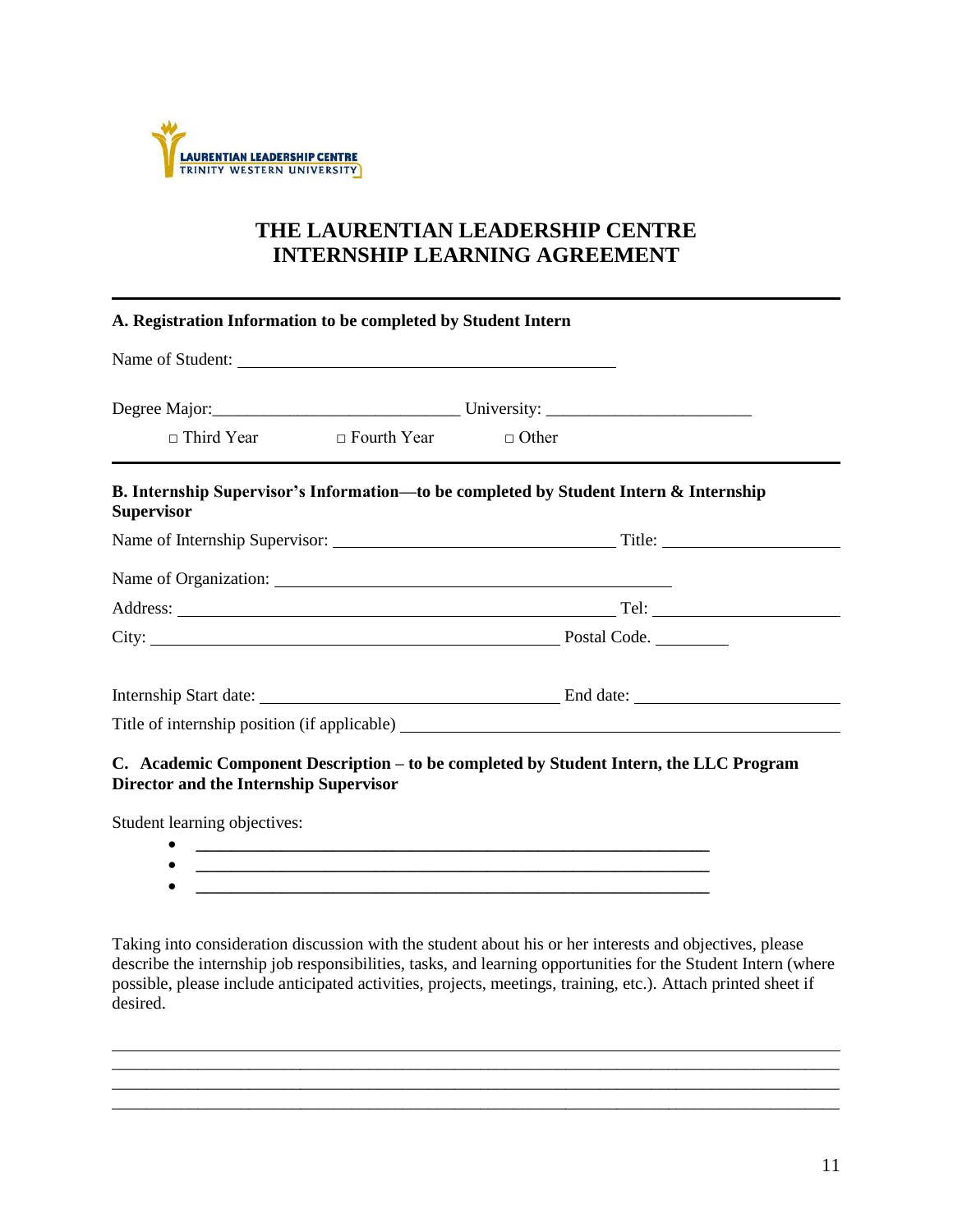#### **D. Agreements and Signatures**

\***Internship Supervisor**: *I have discussed this internship with the Student Intern and we have agreed upon the assigned work components appearing on this form. I agree to: provide assistance including any necessary training and consultation to the Student Intern in order to enable him/her to advance toward his/her learning goals and objectives, provide an orientation concerning our organizational policies and procedures, meet with the Student Intern regularly, and provide a written evaluation of the student intern to the LLC program director.*

\_\_\_\_\_\_\_\_\_\_\_\_\_\_\_\_\_\_\_\_\_\_\_\_\_\_\_\_\_\_\_\_\_\_\_\_\_\_\_\_\_\_\_\_\_\_\_\_\_\_\_\_\_\_\_\_\_\_\_\_\_\_\_\_\_\_\_\_\_\_\_\_\_\_\_\_\_\_\_\_\_\_\_\_\_ \_\_\_\_\_\_\_\_\_\_\_\_\_\_\_\_\_\_\_\_\_\_\_\_\_\_\_\_\_\_\_\_\_\_\_\_\_\_\_\_\_\_\_\_\_\_\_\_\_\_\_\_\_\_\_\_\_\_\_\_\_\_\_\_\_\_\_\_\_\_\_\_\_\_\_\_\_\_\_\_\_\_\_\_\_ \_\_\_\_\_\_\_\_\_\_\_\_\_\_\_\_\_\_\_\_\_\_\_\_\_\_\_\_\_\_\_\_\_\_\_\_\_\_\_\_\_\_\_\_\_\_\_\_\_\_\_\_\_\_\_\_\_\_\_\_\_\_\_\_\_\_\_\_\_\_\_\_\_\_\_\_\_\_\_\_\_\_\_\_\_ \_\_\_\_\_\_\_\_\_\_\_\_\_\_\_\_\_\_\_\_\_\_\_\_\_\_\_\_\_\_\_\_\_\_\_\_\_\_\_\_\_\_\_\_\_\_\_\_\_\_\_\_\_\_\_\_\_\_\_\_\_\_\_\_\_\_\_\_\_\_\_\_\_\_\_\_\_\_\_\_\_\_\_\_\_ \_\_\_\_\_\_\_\_\_\_\_\_\_\_\_\_\_\_\_\_\_\_\_\_\_\_\_\_\_\_\_\_\_\_\_\_\_\_\_\_\_\_\_\_\_\_\_\_\_\_\_\_\_\_\_\_\_\_\_\_\_\_\_\_\_\_\_\_\_\_\_\_\_\_\_\_\_\_\_\_\_\_\_\_\_

*Name of Supervisor (please print)*

\_\_\_\_\_\_\_\_\_\_\_\_\_\_\_\_\_\_\_\_\_\_\_\_\_\_\_\_\_\_\_\_\_\_\_\_\_\_\_\_\_\_

*Signature of Supervisor Date*

**Internship Program Director:** *I have discussed the academic component of this internship with the Student Intern, and I accept this as a work plan for the LLC Internship Program. I further agree to meet periodically with the Student Intern to discuss the internship experience and I will conduct an assessment/evaluation of the internship experience.*

*Program Director's signature Date*

**Student Intern:** *I concur with and accept the academic and work assignments indicated above. I will complete all work and academic assignments to the best of my ability. I accept the obligation of confidentiality in my work and will familiarize myself with and adhere to the organization's relevant policies/procedures and appropriate standards of conduct.* 

*Student Intern signature Date*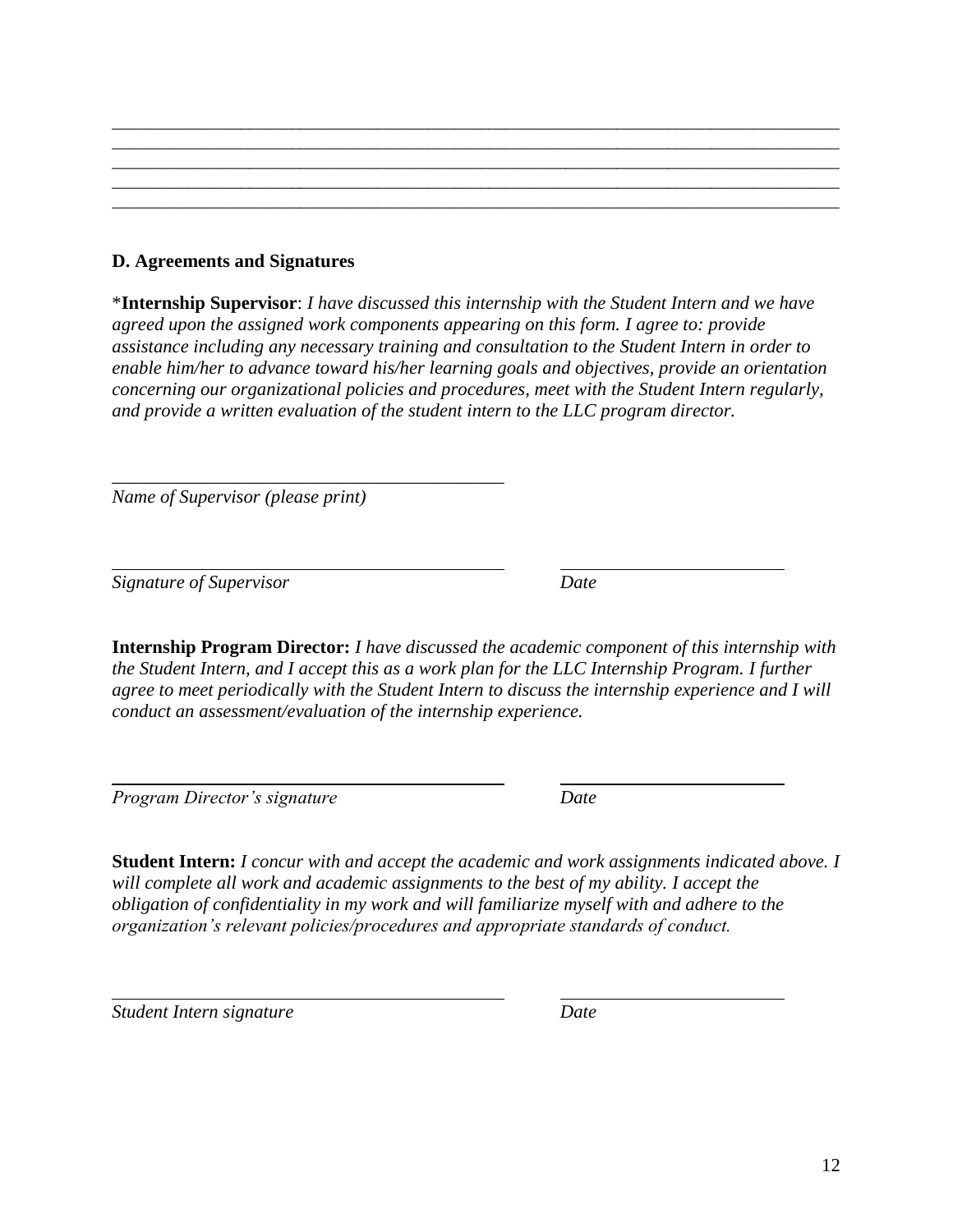# **Evaluation of Student Performance**

| Position Title:                                 | Department: |
|-------------------------------------------------|-------------|
| Name of Organization:                           |             |
|                                                 |             |
| Semester: Fall <sup>1</sup> Spring <sup>1</sup> |             |
|                                                 |             |
|                                                 |             |
| Note to Internship Supervisor:                  |             |

Please complete this form and share your comments with the student at the conclusion of the internship. This is an important part of his or her learning experience. Feel free to add additional comments or observations on a separate sheet.

The form should be returned to the LLC program director via the student.

- 1. What specific assignments did the student complete during this work period and how much time was devoted to each?
- 2. Was the student able to accomplish the duties/responsibilities stated in the position description?
- 3. What new skills were developed?

.

- 4. Would you recommend this student for another work period? Yes  $\dot{N}$  No <sup> $\dot{N}$ </sup>
- 5. What training and skills development would you recommend this student take in preparation for more advanced responsibilities?
- 6. Have you discussed these recommendations with the student? Yes  $\dot{N}$  No  $\dot{N}$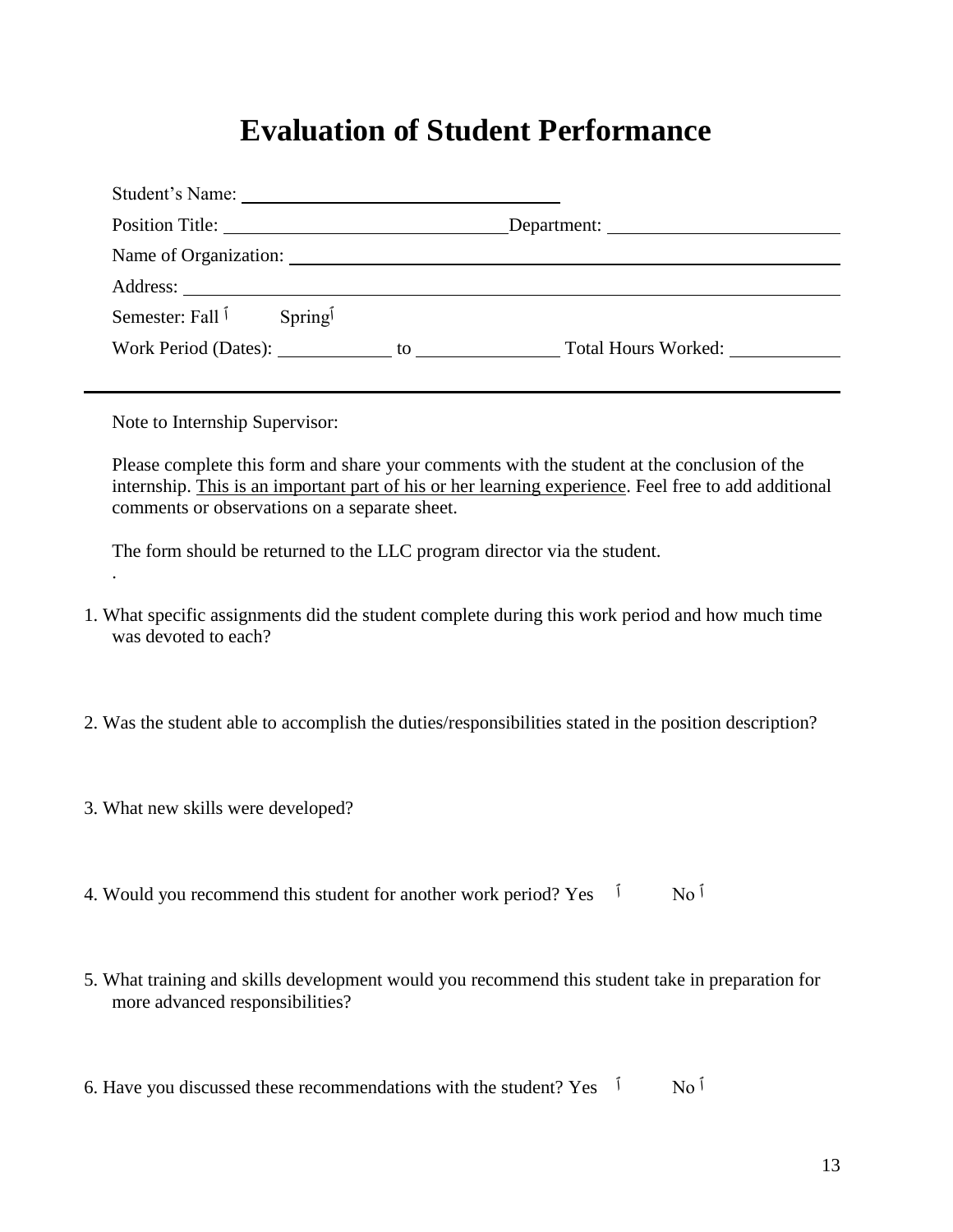|                                                                                            |                        | Superior | <b>Above</b><br>Average | Satisfactory | Below<br>Average | Poor |
|--------------------------------------------------------------------------------------------|------------------------|----------|-------------------------|--------------|------------------|------|
| <b>HUMAN RELATIONS</b>                                                                     |                        |          |                         |              |                  |      |
| Cooperative, courteous, tactful, poised, mature and friendly with                          |                        |          |                         |              |                  |      |
| customers, associates, and supervisors.                                                    |                        |          |                         |              |                  |      |
| <b>ATTITUDE</b>                                                                            |                        |          |                         |              |                  |      |
| Ambitious, enthusiastic, sincere.                                                          |                        |          |                         |              |                  |      |
| <b>PERFORMANCE</b>                                                                         |                        |          |                         |              |                  |      |
| Dependable, prompt, and has appropriate work habits.                                       |                        |          |                         |              |                  |      |
| Uses common sense and good judgment.                                                       |                        |          |                         |              |                  |      |
| PERSONAL APPEARANCE                                                                        |                        |          |                         |              |                  |      |
| Dresses appropriately and exhibits good grooming.                                          |                        |          |                         |              |                  |      |
| <b>CAPABILITIES AND ABILITIES</b>                                                          |                        |          |                         |              |                  |      |
| Is quick to understand new, involved or difficult problems.                                |                        |          |                         |              |                  |      |
| Is creative and logical in thought.                                                        |                        |          |                         |              |                  |      |
| Is able to organize/promote concerted action when needed.                                  |                        |          |                         |              |                  |      |
| Demonstrates competent oral and written communications skills.                             |                        |          |                         |              |                  |      |
| Is thorough and accurate with regular improvement in work.                                 |                        |          |                         |              |                  |      |
| <b>Overall work performance of the student:</b> (circle one) Low 1 2 3 4 5 6 7 8 9 10 High |                        |          |                         |              |                  |      |
| Student's Strengths:                                                                       |                        |          |                         |              |                  |      |
| <b>Suggested Areas of Improvement Needed:</b>                                              |                        |          |                         |              |                  |      |
|                                                                                            | Supervisor's Signature |          |                         |              |                  |      |
|                                                                                            | Supervisor's Title     |          |                         |              |                  |      |
|                                                                                            | Phone                  |          |                         | Date         |                  |      |

# **Overall work performance of the student:** (circle one) Low 1 2 3 4 5 6 7 8 9 10 High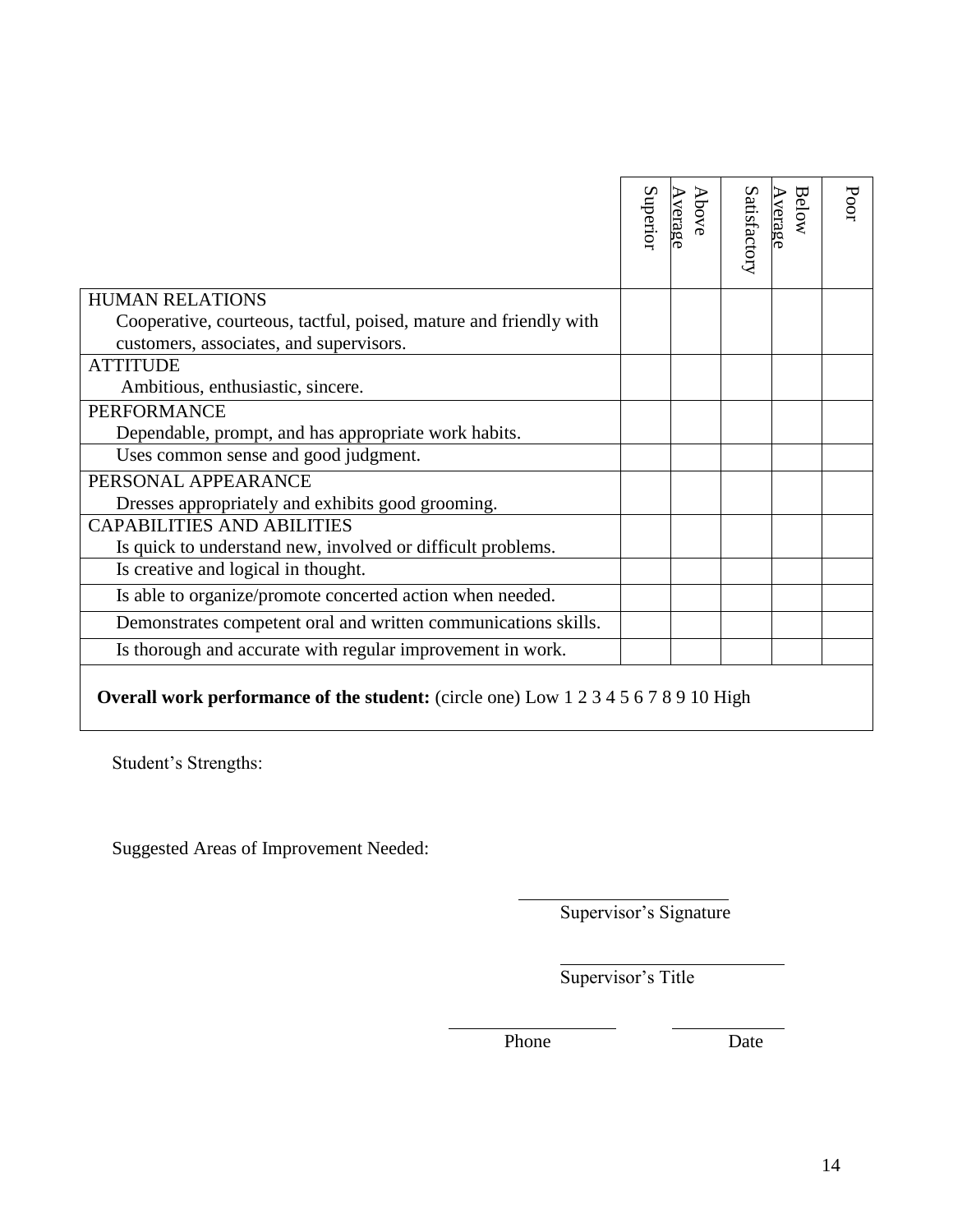# **LLC Internship Monthly Time Sheet**

| Name of Student: |                                                                                                                                                                                                                                |                                                                            |            |  |
|------------------|--------------------------------------------------------------------------------------------------------------------------------------------------------------------------------------------------------------------------------|----------------------------------------------------------------------------|------------|--|
|                  |                                                                                                                                                                                                                                | Internship Organization: National According of the According Organization: |            |  |
|                  |                                                                                                                                                                                                                                |                                                                            |            |  |
| Hours for: Month |                                                                                                                                                                                                                                |                                                                            |            |  |
| <b>Date</b>      | In the set of the set of the set of the set of the set of the set of the set of the set of the set of the set of the set of the set of the set of the set of the set of the set of the set of the set of the set of the set of | Out                                                                        | # of Hours |  |
|                  |                                                                                                                                                                                                                                |                                                                            |            |  |
|                  |                                                                                                                                                                                                                                |                                                                            |            |  |
|                  |                                                                                                                                                                                                                                |                                                                            |            |  |
|                  |                                                                                                                                                                                                                                |                                                                            |            |  |
|                  |                                                                                                                                                                                                                                |                                                                            |            |  |
|                  |                                                                                                                                                                                                                                |                                                                            |            |  |
|                  |                                                                                                                                                                                                                                |                                                                            |            |  |
|                  |                                                                                                                                                                                                                                |                                                                            |            |  |
|                  |                                                                                                                                                                                                                                |                                                                            |            |  |
|                  |                                                                                                                                                                                                                                |                                                                            |            |  |
|                  |                                                                                                                                                                                                                                |                                                                            |            |  |
|                  |                                                                                                                                                                                                                                |                                                                            |            |  |
|                  |                                                                                                                                                                                                                                |                                                                            |            |  |
|                  |                                                                                                                                                                                                                                |                                                                            |            |  |
|                  |                                                                                                                                                                                                                                |                                                                            |            |  |
|                  |                                                                                                                                                                                                                                |                                                                            |            |  |
|                  |                                                                                                                                                                                                                                |                                                                            |            |  |
|                  |                                                                                                                                                                                                                                | <b>Monthly Total</b>                                                       |            |  |

I certify that I have worked the hours indicated above.

Signature of Student

I accept that the student has worked the hours indicated

Signature of Supervisor